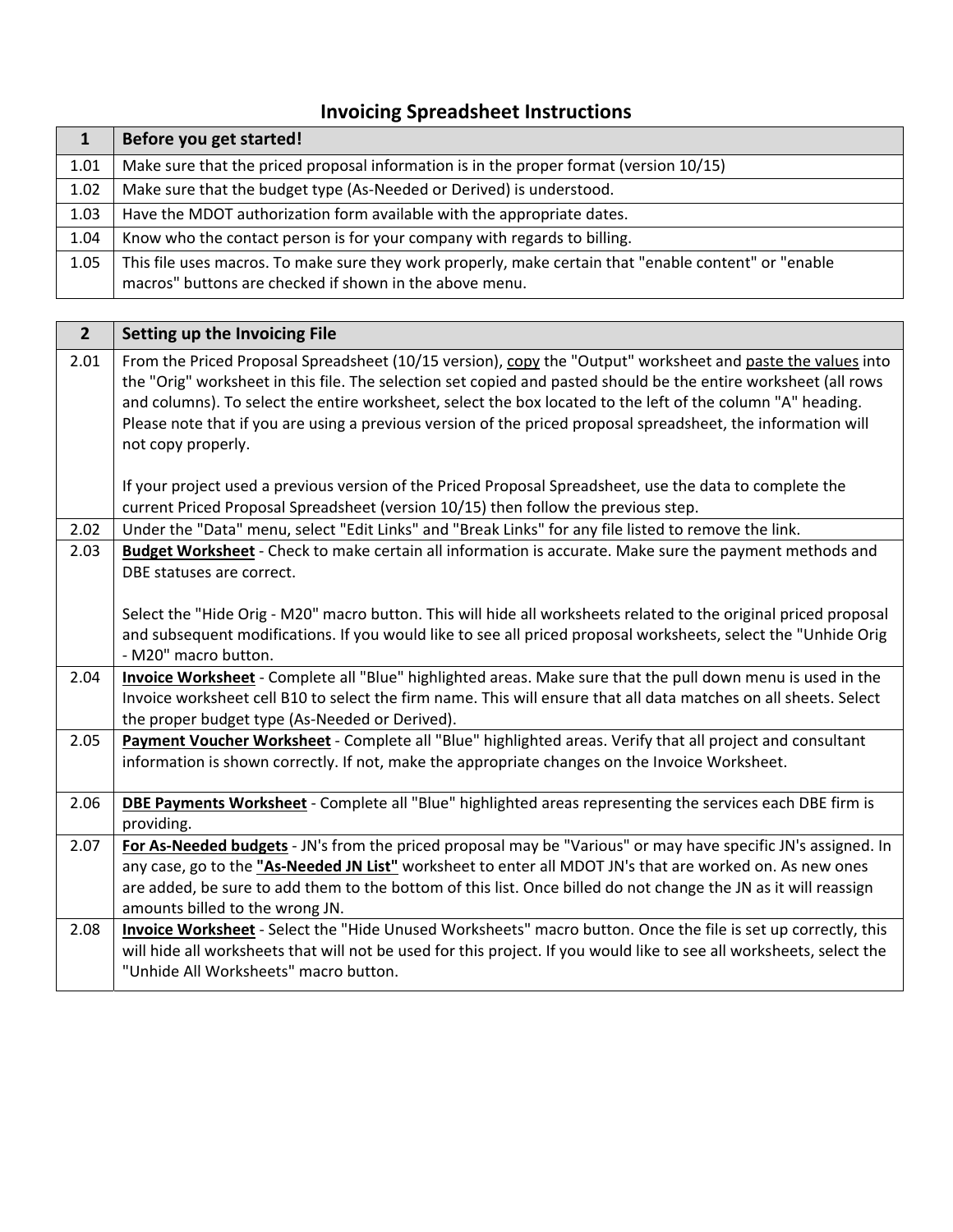| $\mathbf{3}$ | <b>Invoicing for Each Billing Period</b>                                                                                                                                                                                                                                                                                                                                                                                                                                                                                                                                                                                                                                                                                                               |
|--------------|--------------------------------------------------------------------------------------------------------------------------------------------------------------------------------------------------------------------------------------------------------------------------------------------------------------------------------------------------------------------------------------------------------------------------------------------------------------------------------------------------------------------------------------------------------------------------------------------------------------------------------------------------------------------------------------------------------------------------------------------------------|
| 3.01         | Invoice Worksheet - Select the current billing period number (not invoice number). In the INVOICE NUMBER<br>and DATE INFORMATION table, enter the Invoice number, billing period start and end dates, and the invoice<br>date under row 61 "Invoice Number and Date Information".                                                                                                                                                                                                                                                                                                                                                                                                                                                                      |
| 3.02         | IN Worksheet Setup - On the "JN A" (derived budgets) or "JN1" (as needed contracts). Note, if you used the<br>"Hide Unused Worksheets" macro button in step 2.08, the proper JN worksheets will be shown. As new JNs are<br>added on As-Needed projects, follow step 2.07 and 2.08 to make sure the proper worksheets are shown.                                                                                                                                                                                                                                                                                                                                                                                                                       |
|              | Before entering data, select the "COL" macro button in the upper left of the JN Worksheet. This will collapse all<br>extraneous rows and columns. If a column or row is not shown, select the "EXP" macro button to expand the<br>worksheet.                                                                                                                                                                                                                                                                                                                                                                                                                                                                                                           |
| 3.03         | JN Worksheet Data Entry - Enter invoice data on each appropriate JN worksheet. This is the only area where<br>data needs to be entered in this spreadsheet. All other worksheets use this data to report the information on<br>the standard MDOT invoice forms. For each appropriate MDOT JN (JNA - JN50 worksheets), complete the<br>yellow highlighted areas: hours, labor, % Complete, ODC's and LSUM/MILE/UNIT costs for the appropriate<br>billing period number. Important note: All costs for all JN's for a given billing period (date range) must use the<br>same billing period number. For example if only JN1 was billed for the first 4 billing periods (1 - 4) before JN2<br>began, data for JN2 would begin in billing period number 5. |
| 3.04         | JN Worksheet OH, FCCM & FF Data "Fixing" - After the invoice data has been checked and the invoice<br>information matches the backup information to be included in the invoice, overwrite any formulas associated<br>with Overhead, Fixed Fee, or FCCM on each worksheet for that billing period. This will protect the amounts<br>billed from changing due to future budget modifications.                                                                                                                                                                                                                                                                                                                                                            |
| 3.05         | Review the information for each JN to ensure accuracy.                                                                                                                                                                                                                                                                                                                                                                                                                                                                                                                                                                                                                                                                                                 |
| 3.06         | <b>ODC Summary Worksheet</b> - Complete the worksheet to show the total amount for each category of other<br>direct costs (mileage, meals, fuel, etc). If any of these single categories exceeds \$2500, a detailed breakdown<br>of these costs including receipts must be provided as supporting documentation. Use the "COL" or "EXP"<br>macro buttons in the upper left to collapse or expand the rows in this worksheet.                                                                                                                                                                                                                                                                                                                           |
| 3.07         | IN Summary Worksheet - Use the "COL" or "EXP" macro buttons in the upper left to collapse or expand the<br>rows and columns in this worksheet. Check to make sure this information is shown and matches each JN<br>worksheet (JN A-JN50). To make sure this worksheet prints correctly, adjust the page breaks using the "page<br>break preview" under the "View" menu.                                                                                                                                                                                                                                                                                                                                                                                |
| 3.08         | <b>DBE Payments Worksheet</b> - Enter the actual amount paid to date for each DBE firm as well as any deductions.<br>For the final invoice, each DBE firm must sign this form.                                                                                                                                                                                                                                                                                                                                                                                                                                                                                                                                                                         |
| 3.08         | Invoice Worksheet - Use the "COLLAPSE" or "EXPAND" macro buttons in the upper left to collapse or expand<br>the rows and columns in this worksheet. Verify that all information is shown and is correct.                                                                                                                                                                                                                                                                                                                                                                                                                                                                                                                                               |
| 3.09         | Payment Voucher Worksheet - Use the "COLLAPSE" or "EXPAND" macro buttons in the upper left to collapse<br>or expand the rows in this worksheet. Verify that all information is shown and is correct.                                                                                                                                                                                                                                                                                                                                                                                                                                                                                                                                                   |
| 3.10         | Saving to PDF - On the "instructions" worksheet, select the "Hide Unused Rows & Columns and Save as PDF"<br>macro button. This will prompt you for a file name and location to store the file. Once set, the PDF file will<br>appear. Review the layout to make sure all information is properly shown. As an alternate, make sure each of<br>the red or pink colored worksheets are collapsed, select each one to print then select "print" from the "file"<br>menu.                                                                                                                                                                                                                                                                                  |
| 3.11         | Sign and submit the standard invoice with all supporting documentation.                                                                                                                                                                                                                                                                                                                                                                                                                                                                                                                                                                                                                                                                                |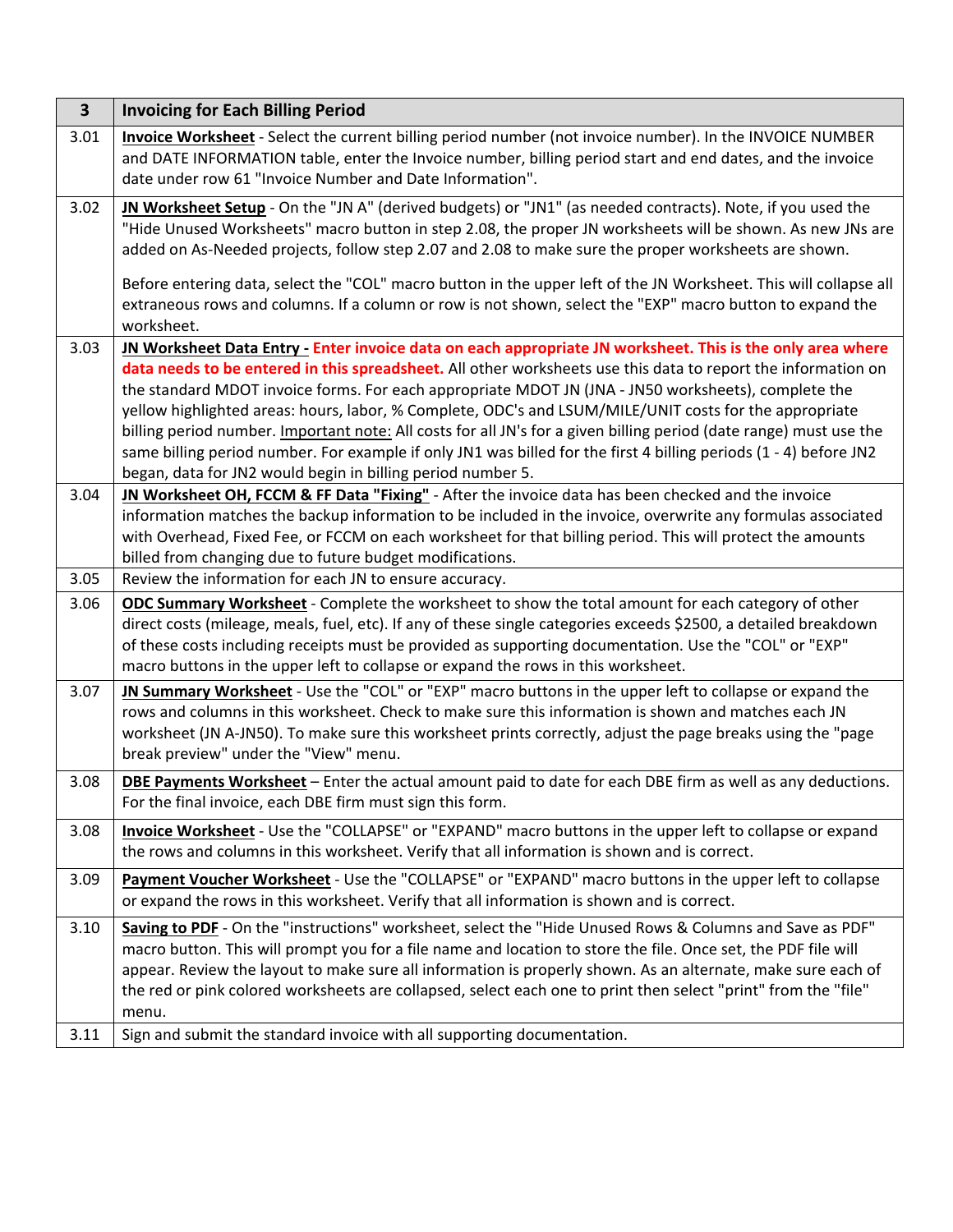| 4    | For changes in Overhead and FCCM Rates                                                                                                                                                                                                                                                                                                                                                                                                                                                                          |
|------|-----------------------------------------------------------------------------------------------------------------------------------------------------------------------------------------------------------------------------------------------------------------------------------------------------------------------------------------------------------------------------------------------------------------------------------------------------------------------------------------------------------------|
| 4.01 | First, it is suggested that you save a copy of this file for backup in case of an error!                                                                                                                                                                                                                                                                                                                                                                                                                        |
| 4.02 | Before changing to a new overhead rate, make sure that the previously billed Overhead and FCCM costs are<br>"fixed" so they are not modified by rate changes. To do this, under each JN Worksheet with previous billing<br>data (JN A-JN50), copy and paste values for Overhead and FCCM amounts from previous billing periods. This<br>will overwrite the formulas for costs that were previously billed. Do not overwrite the formulas for future<br>billing periods. Verify that the amounts did not change. |
| 4.03 | Invoice Worksheet - Enter the new Overhead or FCCM rate for the appropriate firm(s) in the cell range K33<br>through L57. This will overwrite a formula referencing the original overhead rate.                                                                                                                                                                                                                                                                                                                 |
| 4.04 | Continue with billing each period.                                                                                                                                                                                                                                                                                                                                                                                                                                                                              |

| 5 <sup>5</sup> | For Budget Modifications (Amendments, Revisions or Transfers)                                                                                                                                                                                                                                                                                                                                                                                                                                                                                                                                                                                                                                                                 |
|----------------|-------------------------------------------------------------------------------------------------------------------------------------------------------------------------------------------------------------------------------------------------------------------------------------------------------------------------------------------------------------------------------------------------------------------------------------------------------------------------------------------------------------------------------------------------------------------------------------------------------------------------------------------------------------------------------------------------------------------------------|
| 5.01           | First, it is suggested that you save a copy of this file for backup in case of an error!                                                                                                                                                                                                                                                                                                                                                                                                                                                                                                                                                                                                                                      |
| 5.02           | Before adding the amendment, revision or transfer budget to this file, make sure that the previously billed<br>Overhead, Fixed Fee and FCCM costs are "fixed" so they are not modified by budget modifications. To do this,<br>under each JN Worksheet with previous billing data (JN A-JN50), copy and paste values for Overhead, Fixed Fee<br>and FCCM amounts from previous billing periods. This will overwrite the formulas for costs that were<br>previously billed. Do not overwrite the formulas for future billing periods.                                                                                                                                                                                          |
| 5.03           | Verify that the Priced Proposal file is correct. Important note: All data for the amendment, revision or transfer<br>must be located in the same location as the original authorization. If an amendment is only needed for a few of<br>the firms on the team, the information for the firms not involved with the amendment must remain in the file<br>but with blank hours and costs. If a new firm is added to the team, they must be added at the end of the team<br>and their name must be manually added to the "Orig" worksheet without hours or costs.                                                                                                                                                                |
| 5.04           | From the Priced Proposal Spreadsheet (10/15 version), copy the "Output" worksheet and paste the values into<br>one of the M1 through M20 (Modifications 1 - 20) worksheets in this file. The selection set copied and pasted<br>should be the entire worksheet (all rows and columns). To select the entire worksheet, select the box located<br>to the left of the column "A" heading. Please note that if you are using a previous version of the priced<br>proposal spreadsheet, the information will not copy properly.<br>If your project used a previous version of the Priced Proposal Spreadsheet, use the data to complete the<br>current Priced Proposal Spreadsheet (version 10/15) then follow the previous step. |
| 5.05           | Verify that all worksheets properly reflect the new budget.                                                                                                                                                                                                                                                                                                                                                                                                                                                                                                                                                                                                                                                                   |
| 5.06           | Verify that all previous invoice amounts were retained unchanged. Keep in mind that the percent completed<br>for each billing period previously billed will be off since the fixed fee budget changed. This may require<br>adjustment during future billing periods.                                                                                                                                                                                                                                                                                                                                                                                                                                                          |
| 5.07           | Continue with billing each period.                                                                                                                                                                                                                                                                                                                                                                                                                                                                                                                                                                                                                                                                                            |

| 6    | <b>General Information regarding JN's</b>                                                                                                                                                                            |
|------|----------------------------------------------------------------------------------------------------------------------------------------------------------------------------------------------------------------------|
| 6.01 | JN A - JN J are reserved for authorizations where there are established budgets for each JN and a derivation<br>was completed for each JN with the priced proposal.                                                  |
| 6.02 | JN1 - JN50 are reserved for authorizations with various JN's but a budget was not established during the priced<br>proposal for each JN. As work is authorized and completed for specific JN's, complete JN1 - JN50. |